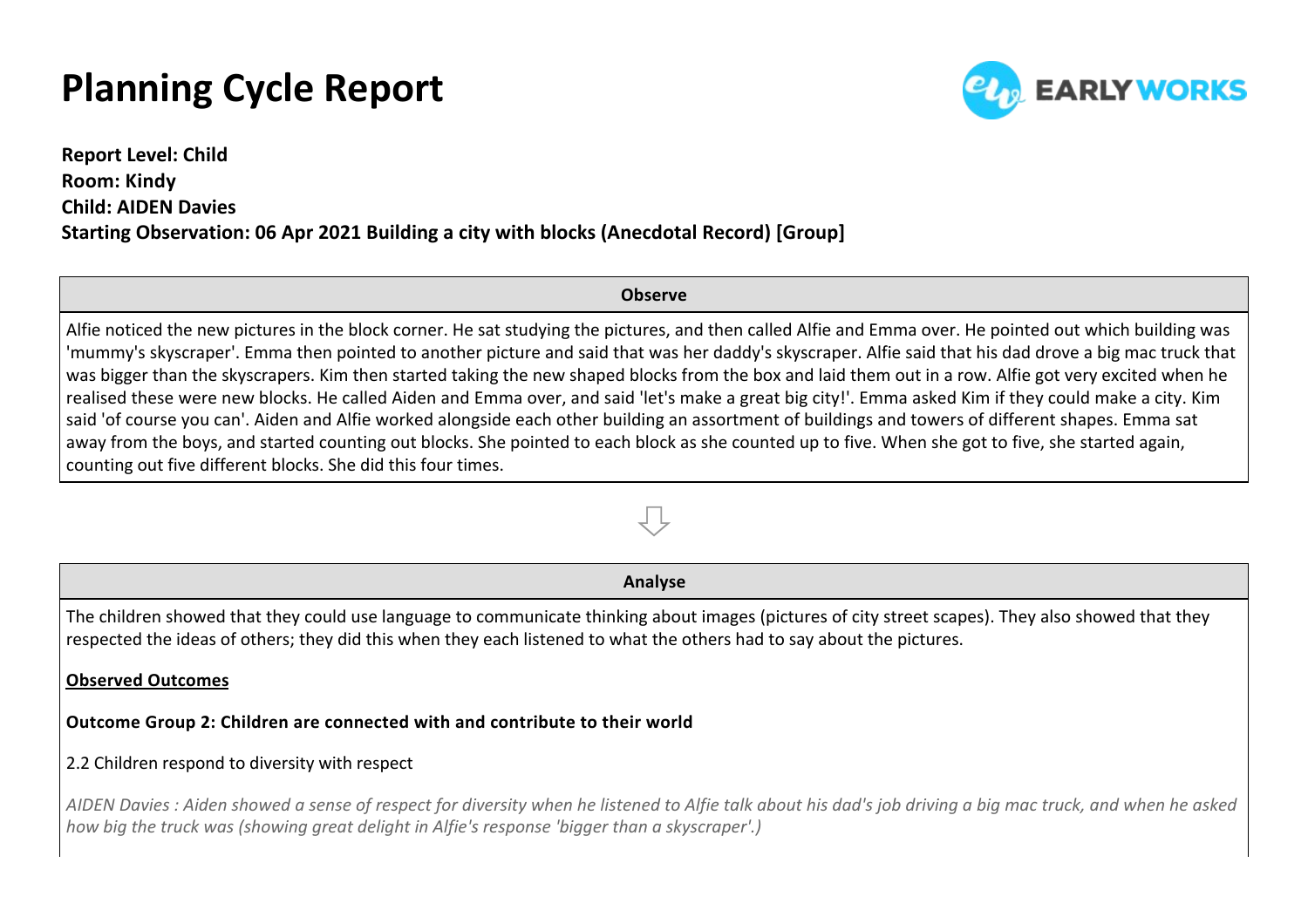#### **Outcome Group 5: Children are effective communicators**

#### 5.1 Children interact verbally and non‐verbally with others for a range of purposes

*AIDEN Davies : Aiden was able to share his ideas about the city scape pictures, comparing the skyscrapers to the one his mum works in. He used terms 'bigger', 'taller'.*

| Plan                                                                                                                                                                                                                                                           |
|----------------------------------------------------------------------------------------------------------------------------------------------------------------------------------------------------------------------------------------------------------------|
| Extension of building a city with blocks (June)                                                                                                                                                                                                                |
| From Anecdotal Record (06 Apr 2021) Building a city with blocks                                                                                                                                                                                                |
| <b>Extension of building a city with blocks</b>                                                                                                                                                                                                                |
| Read stories that involve cities and city workers.<br>$\bullet$<br>Read stories about the different jobs that people have<br>Provide opportunities for children to count objects or actions (e.g. in cooking, setting tables for lunch, handing out equipment) |
| <b>Intended Outcomes</b>                                                                                                                                                                                                                                       |
| Outcome Group 1: Children have a strong sense of identity                                                                                                                                                                                                      |
| 1.4 Children learn to interact in relation to others with care, empathy and respect                                                                                                                                                                            |
| Outcome Group 2: Children are connected with and contribute to their world                                                                                                                                                                                     |
| 2.2 Children respond to diversity with respect                                                                                                                                                                                                                 |
| <b>Outcome Group 5: Children are effective communicators</b>                                                                                                                                                                                                   |
| 5.3 Children express ideas and make meaning using a range of media                                                                                                                                                                                             |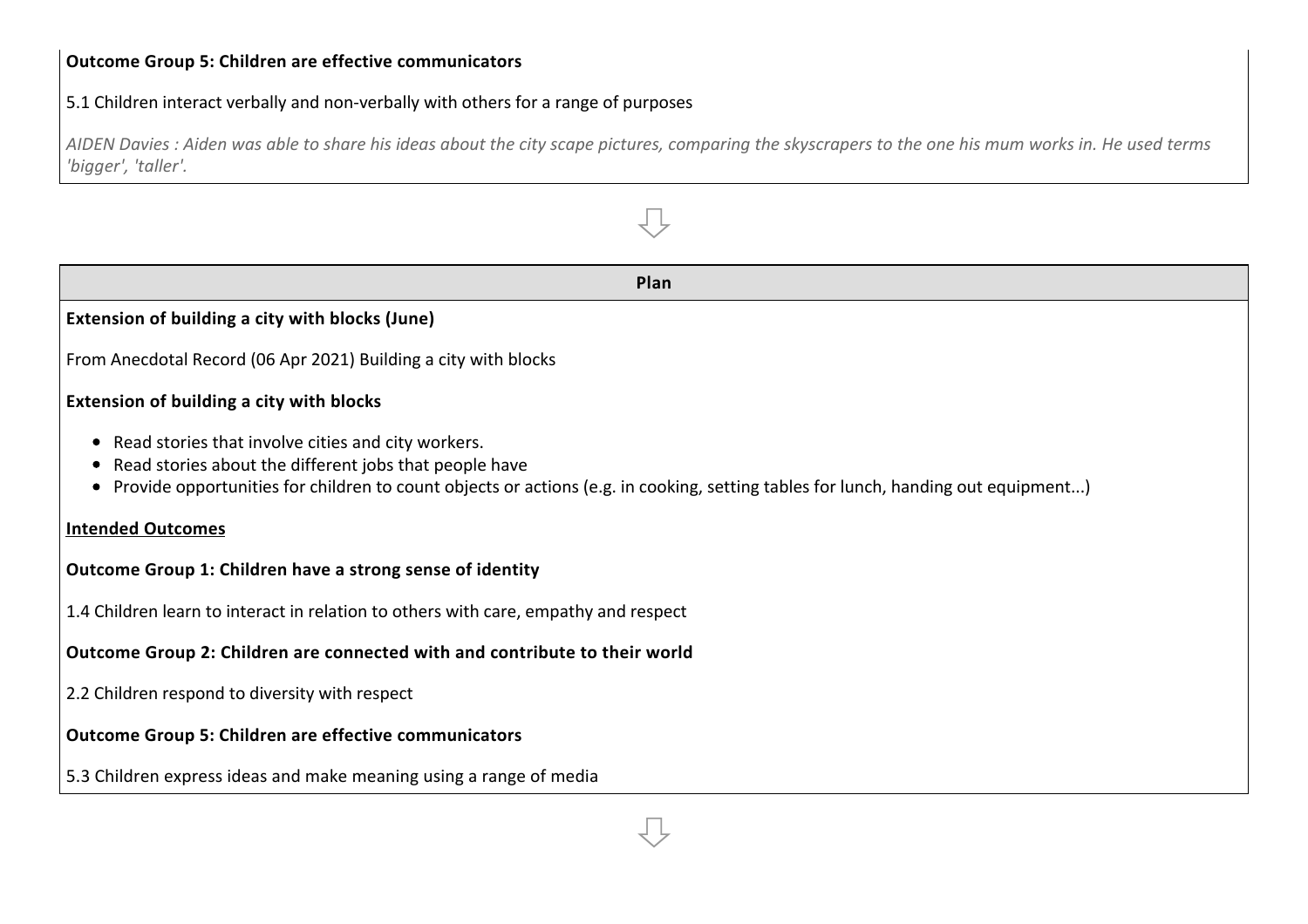|                                                                 | ACt |
|-----------------------------------------------------------------|-----|
| 08 Apr 2021 Hi ho hi ho it's off to work we ! (Jotting) [Group] |     |

#### **Observe**

⇩

- When we read 'Hi ho, hi ho, it's off to work we !' the children all joined in with the repeated phrase 'hi ho hi ho it's off to work we !'.
- I encouraged the children to guess what the occupation was from the pictures. They were very vocal in their responses!
- When I finished reading, I put the book in the book corner.
- Aiden, Alfie and Emma then went straight to the book corner and sat together with Emma role playing being educator, sitting on a chair and reading to Aiden and Alfie.

⇩

After a few pages, Aiden and Alfie went outside. Emma went and got some baby dolls from the home corner, and read to them.

### **Analyse** The children all engaged with the story and were able to get meaning from it. They demonstrated this by listening intently, predicting what the occupations were, and relating to the content by sharing stories about where their parents work **Observed Outcomes Outcome Group 5: Children are effective communicators** 5.2 Children engage with a range of texts and gain meaning from these texts *AIDEN Davies : Listened to 'Hi ho hi ho it's off to work we !' and was able to guess what the occupations were from the pictures.* **Developmental Milestone Group 2: Social** 1.17 Enjoys Playing With Other Children (3‐5 Years)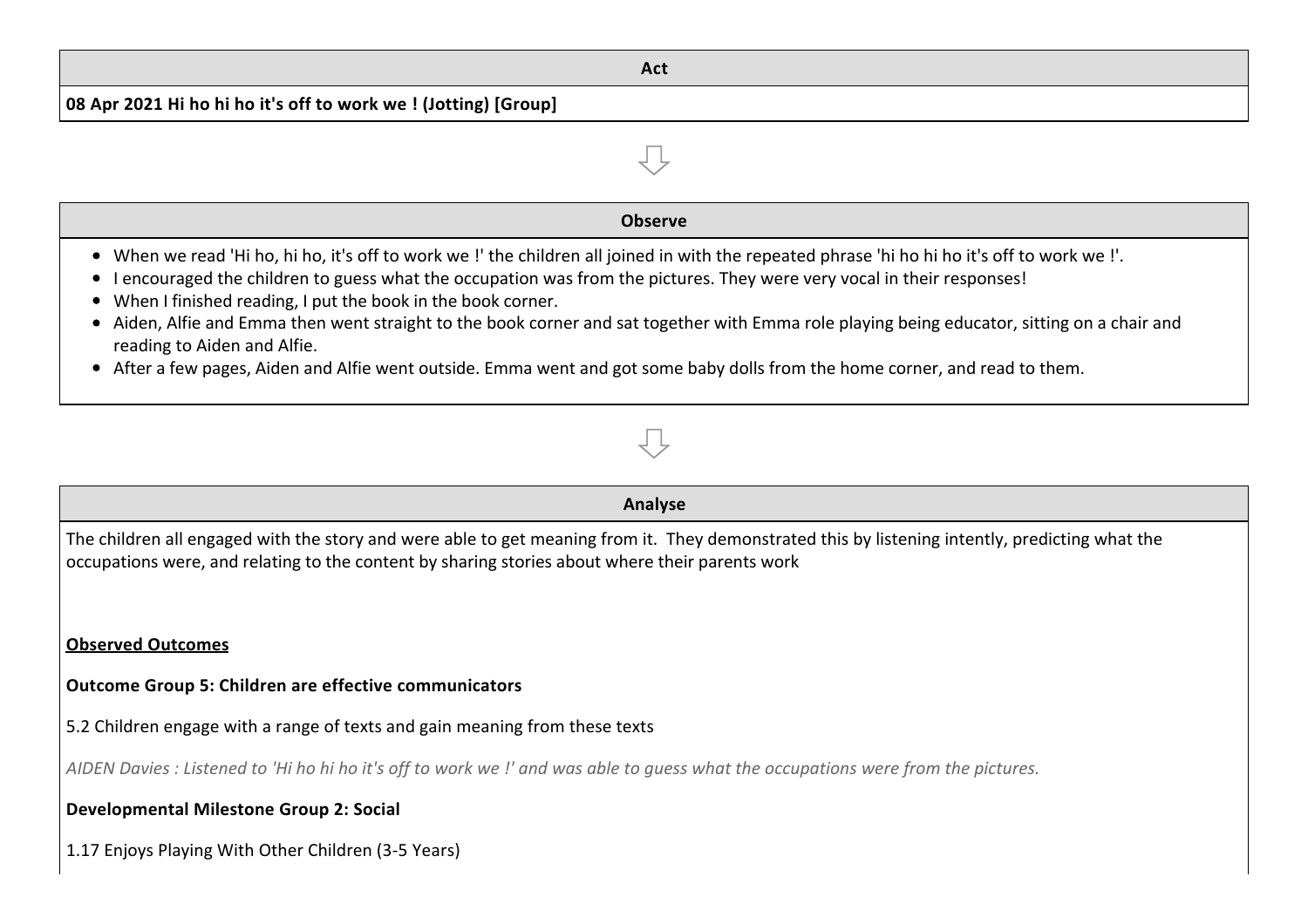*AIDEN Davies : Aiden showed that he enjoys being part of a little group when he sat with Emma and Alfie as Emma read them 'Hi ho hi ho it's off to work we .*

#### **Developmental Milestone Group 5: Language**

1.35 Likes Listening To Stories And Books (2‐3 Years)

*AIDEN Davies : Listened intently to 'Hi ho hi ho it's off to work we !'*

#### 1.37 Answers Simple Questions (3‐5 Years)

*AIDEN Davies : Able to answer simple questions relating to the pictures in 'Hi ho hi ho it's off to work we !'*

#### 1.44 Enjoys Jokes, Rhymes And Stories (3‐5 Years)

### **Reflect (Evaluation of Experience)** *The children really engaged with this story. Some of the children were able to read along where the text was repetitive, particularly the older children in the group. Encouraging the children to help with preparing the lunch tables was a very effective way of brining in incidental counting, and particularly good for developing one to one correspondence.*

⇩

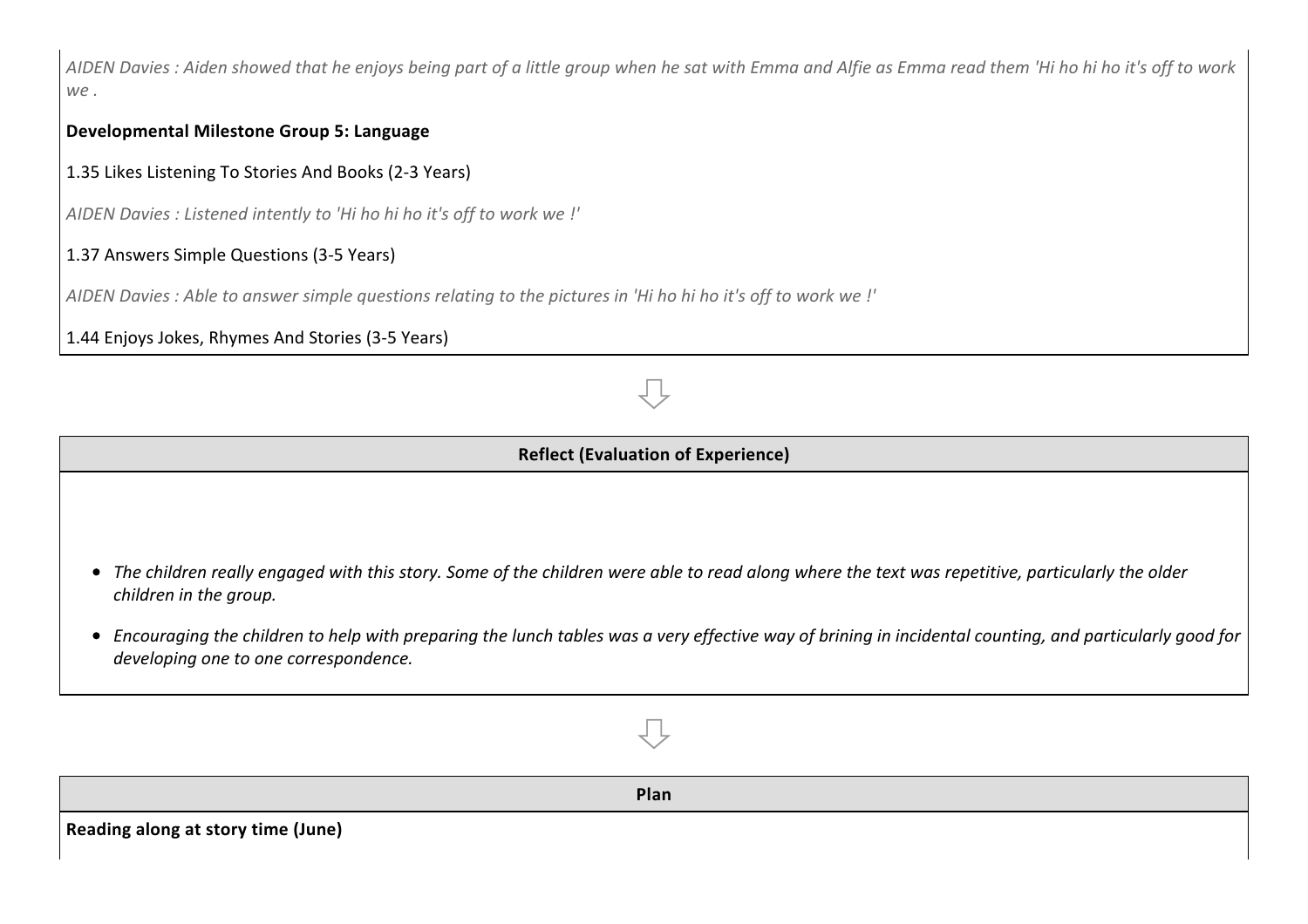| From Jotting (08 Apr 2021) Hi ho hi ho it's off to work we !                                                                                                  |
|---------------------------------------------------------------------------------------------------------------------------------------------------------------|
| In order to provide further opportunities for children to read along with the stories, continue to read stories to the children that have lots of repetition. |
| <b>Intended Outcomes</b>                                                                                                                                      |
| <b>Outcome Group 1: Children have a strong sense of identity</b>                                                                                              |
| 1.2 Children develop their emerging autonomy, inter-dependence, resilience and sense of agency                                                                |
| <b>Outcome Group 5: Children are effective communicators</b>                                                                                                  |
| 5.2 Children engage with a range of texts and gain meaning from these texts                                                                                   |
| 5.4 Children begin to understand how symbols and pattern systems work                                                                                         |

# ⇩

**Act 09 Apr 2021 Brown bear, brown bear (Anecdotal Record) [Individual]**

#### **Observe**

⇩

During Storytime today I read 'Brown bear, brown bear, what do you see?' I asked the children what they could see on the cover, and Grace said 'I know this one! Brown bear!!! I LOVE this story!' A few other children chimed in and said they also loved Brown bear. (I found out later that this was one of the books they read at the library's story session last week). As so many of the children were familiar, I encouraged them to join in. When we finished reading I had the cover still out so the children could see it and I asked what colour each of the animals was. I also asked them to find other things in the room that were the same colour. The children loved this!

As the children were still so focused, I asked if anyone could tell me the first sound in **b**rown **b**ear. Emma called out 'b b b'. Then Enzo said, my Dad's name starts with 'b' Bobbie. Other children then named objects in the kindy room that start with b ‐ babies, blankies, buttons...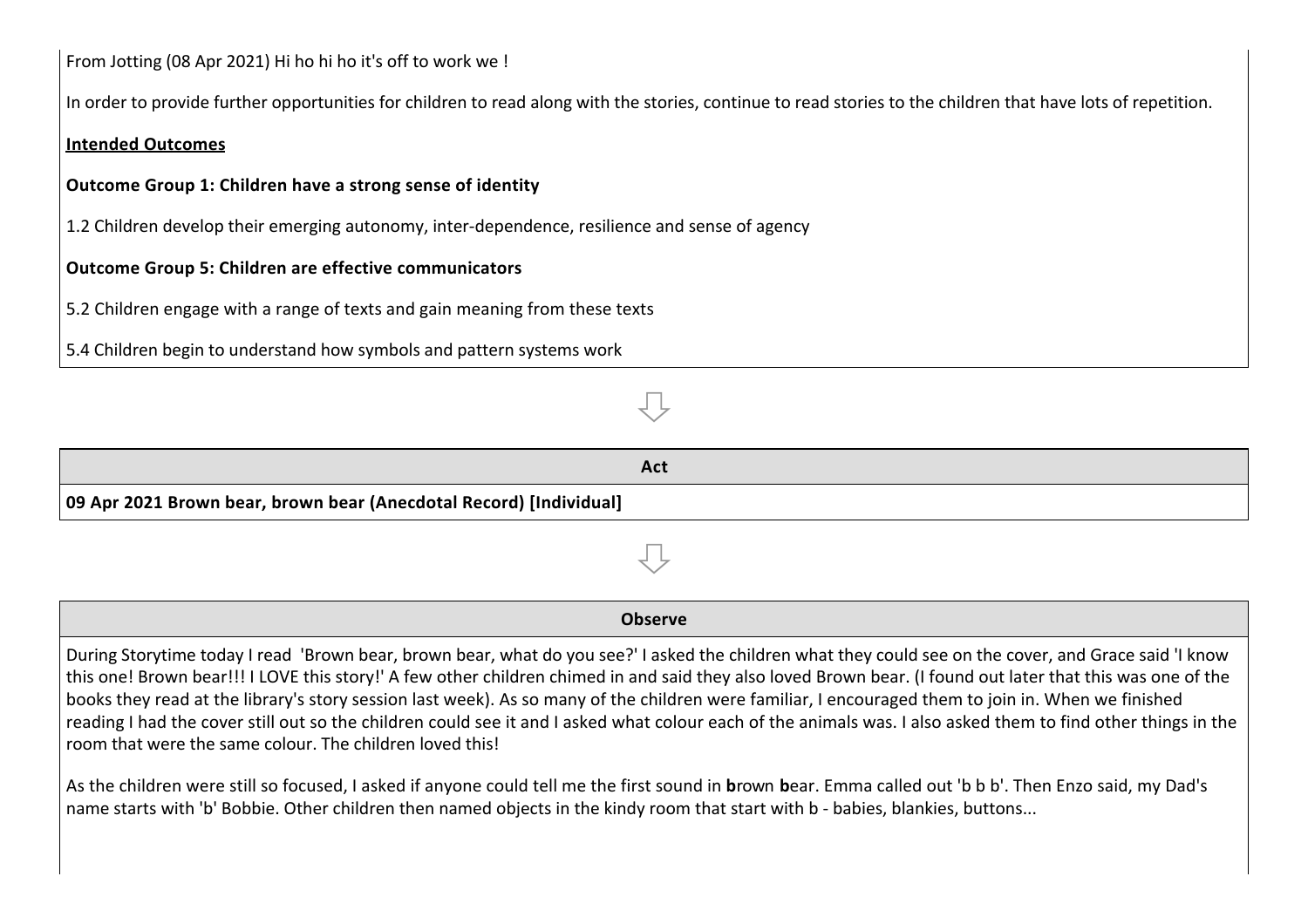Afterwards I left the book in the book corner, and Grace and Enzo went straight over and started reading.Grace was pointing to the words and reading, while Enzo followed along intently looking at the pictures and giggling at Grace's animated reading of the story.

| <b>Analyse</b>                                                                                                                                                                                                                                                                                                                        |
|---------------------------------------------------------------------------------------------------------------------------------------------------------------------------------------------------------------------------------------------------------------------------------------------------------------------------------------|
| During the storytime today, the children showed that they are beginning to understand sound letter relationships. Some of the children also<br>demonstrated other concepts of print such as direction of text, and relationship between the spoken and written word. They also showed that they are<br>developing an understanding of |
| <b>Observed Outcomes</b>                                                                                                                                                                                                                                                                                                              |
| <b>Outcome Group 5: Children are effective communicators</b>                                                                                                                                                                                                                                                                          |
| 5.2 Children engage with a range of texts and gain meaning from these texts                                                                                                                                                                                                                                                           |
| 5.4 Children begin to understand how symbols and pattern systems work                                                                                                                                                                                                                                                                 |
| <b>Developmental Milestone Group 3: Cognitive</b>                                                                                                                                                                                                                                                                                     |
| 1.64 Can Match And Name Some Colour (3-5 Years)                                                                                                                                                                                                                                                                                       |
| AIDEN Davies : Aiden was able to name the colour blue and identify objects in the room that were blue.                                                                                                                                                                                                                                |
| Developmental Milestone Group 5: Language                                                                                                                                                                                                                                                                                             |
| 1.35 Likes Listening To Stories And Books (2-3 Years)                                                                                                                                                                                                                                                                                 |
|                                                                                                                                                                                                                                                                                                                                       |



*The children loved this book! The repetition made it easy for them to join in reading the story. Definitely a good idea to include stories with*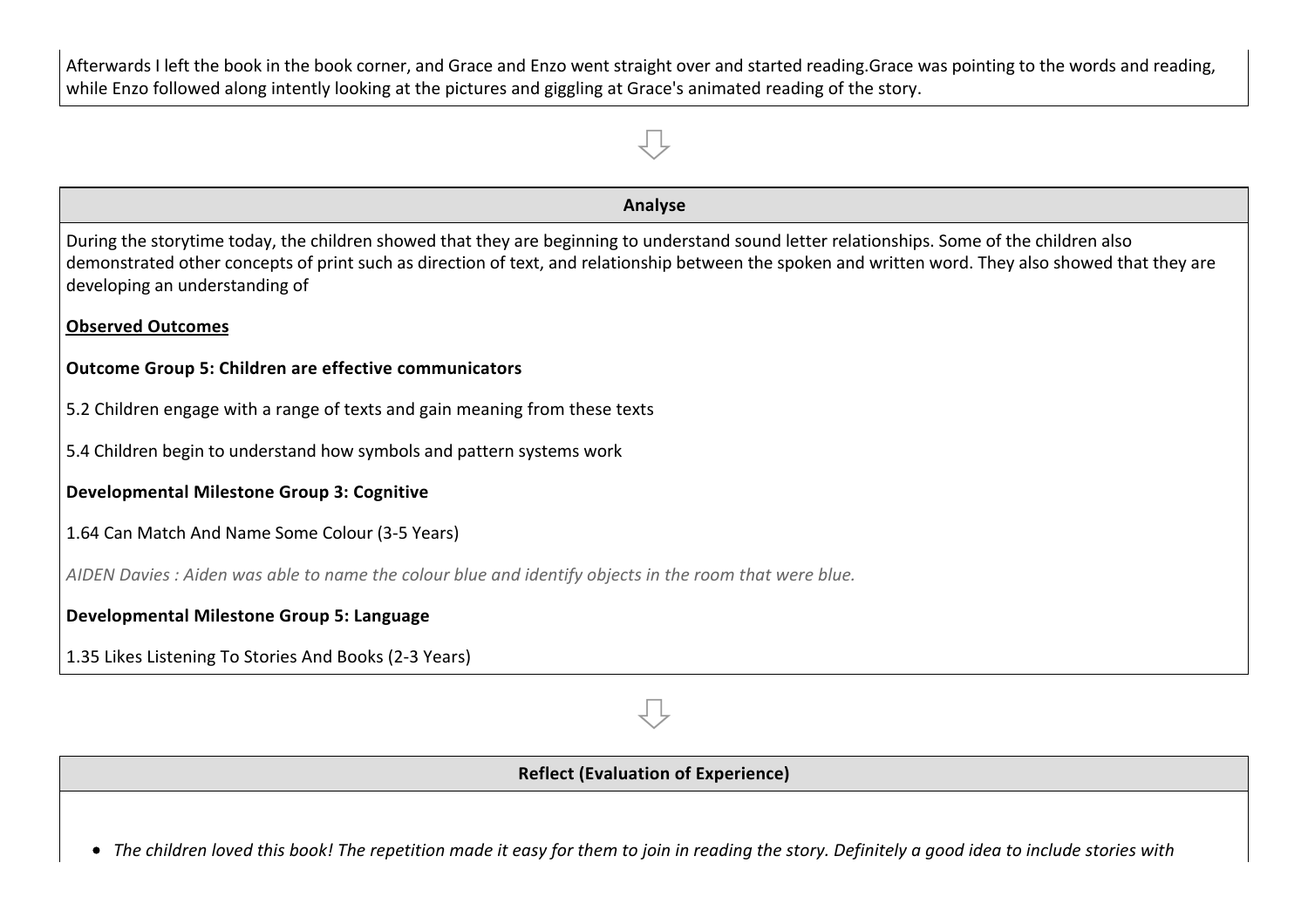| Plan                                                                                                                                                                                                   |
|--------------------------------------------------------------------------------------------------------------------------------------------------------------------------------------------------------|
| I went walking, what did I see? (June)                                                                                                                                                                 |
| From Anecdotal Record (09 Apr 2021) Brown bear, brown bear                                                                                                                                             |
| Provide more opportunities to build on the children's growing awareness of concepts of print, particularly beginning sounds when reading stories. Begin<br>with 'When I went walking, what did I see?' |
| <b>Intended Outcomes</b>                                                                                                                                                                               |
| Outcome Group 5: Children are effective communicators                                                                                                                                                  |
| 5.2 Children engage with a range of texts and gain meaning from these texts                                                                                                                            |
| 5.4 Children begin to understand how symbols and pattern systems work                                                                                                                                  |
|                                                                                                                                                                                                        |
| Act                                                                                                                                                                                                    |

**10 Apr 2021 Another week of productive play (Journal)**

⇩

## **Observe** It has been another busy and productive week in the kindy room.

We have started planting our new seedlings in our lovely raised veggie patch (many thanks again to those fabulous parents who helped create our raised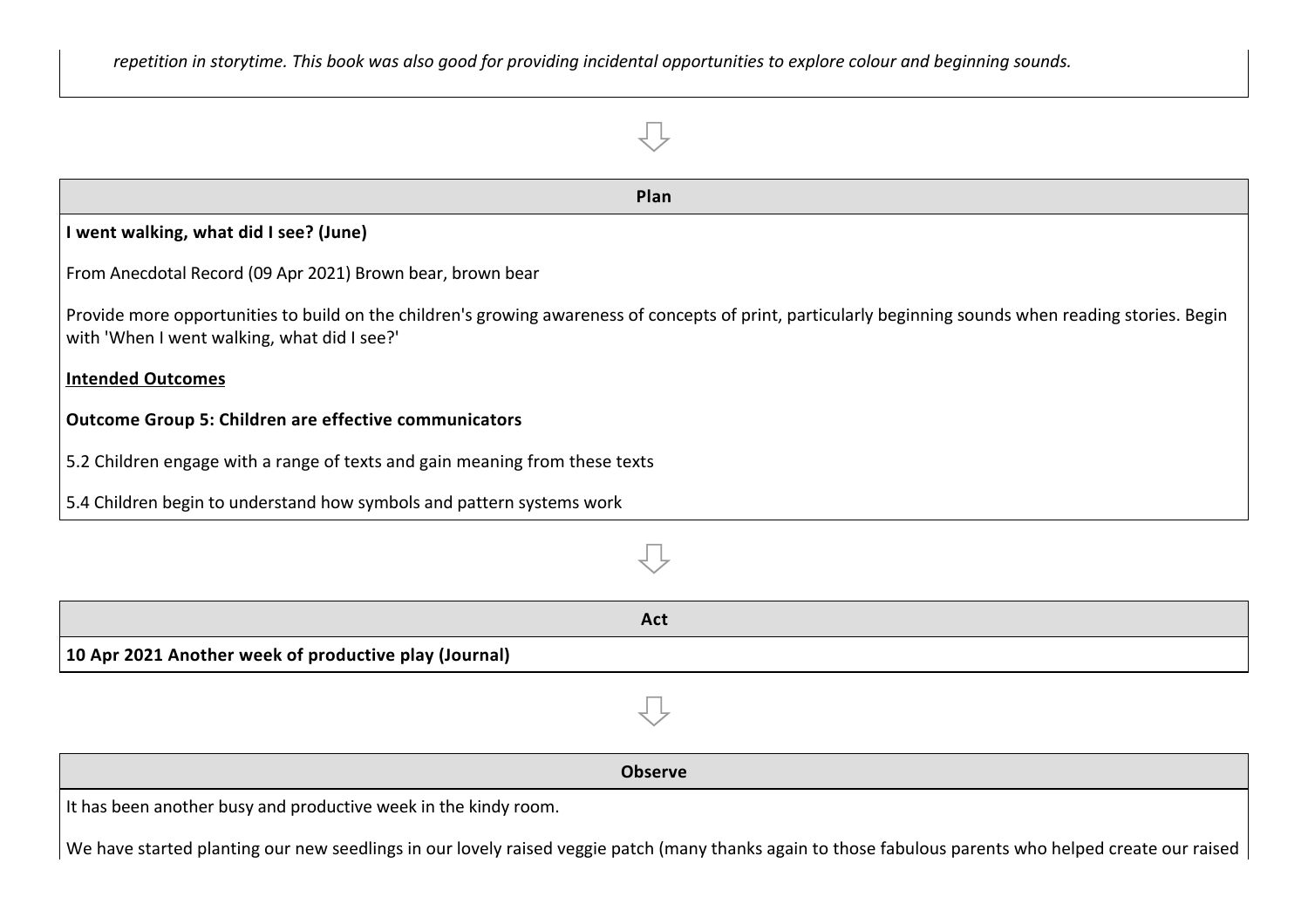garden). The children were so excited to plant the seedlings. They handled the tiny seedlings very carefully to ensure they didn't get damaged before they were planted. The children also talked about what we would need to do to ensure the plants grow. The children said that we would need to water the seedlings every day, that the sun would need to shine on them, and Alfie suggested we make a scarecrow to stop the birds from eating the juicy seedlings.

This week we have also been reading books with lots of repetition. The children loved joining in with the reading of Brown bear, Brown bear, and I went for a walk and what did I see? There were lots of colours mentioned in Brown bear, and the children were surprised at the number of objects in the kindy room that were brown or blue, but we didn't find many things that were gold.

Some of the children have also been noticing the different beginning sounds of words. We discovered a lot of words that start with 'b'.

It will be interesting to see how many things the children find at home that start with 'b', or are the colour blue. The children enjoyed the colour search so much, we have asked them to find blue things from home, and if they're not too precious, to bring them in for all of us to look at, hold, and feel.

#### **Analyse**

⇩

- The children learnt about the importance of caring for our environment through planting the seedlings.
- The children made lots of discoveries about colours, and how there are so many coloured things around them all the time.
- The children also started noticing beginning sounds, particularly 'b' for Brown bear.
- The children also learnt about the importance of taking turns and sharing when they were planting the seedlings.

#### **Observed Outcomes**

#### **Outcome Group 1: Children have a strong sense of identity**

1.4 Children learn to interact in relation to others with care, empathy and respect

#### **Outcome Group 2: Children are connected with and contribute to their world**

- 2.3 Children become aware of fairness
- 2.4 Children become socially responsible and show respect for the environment

#### **Outcome Group 5: Children are effective communicators**